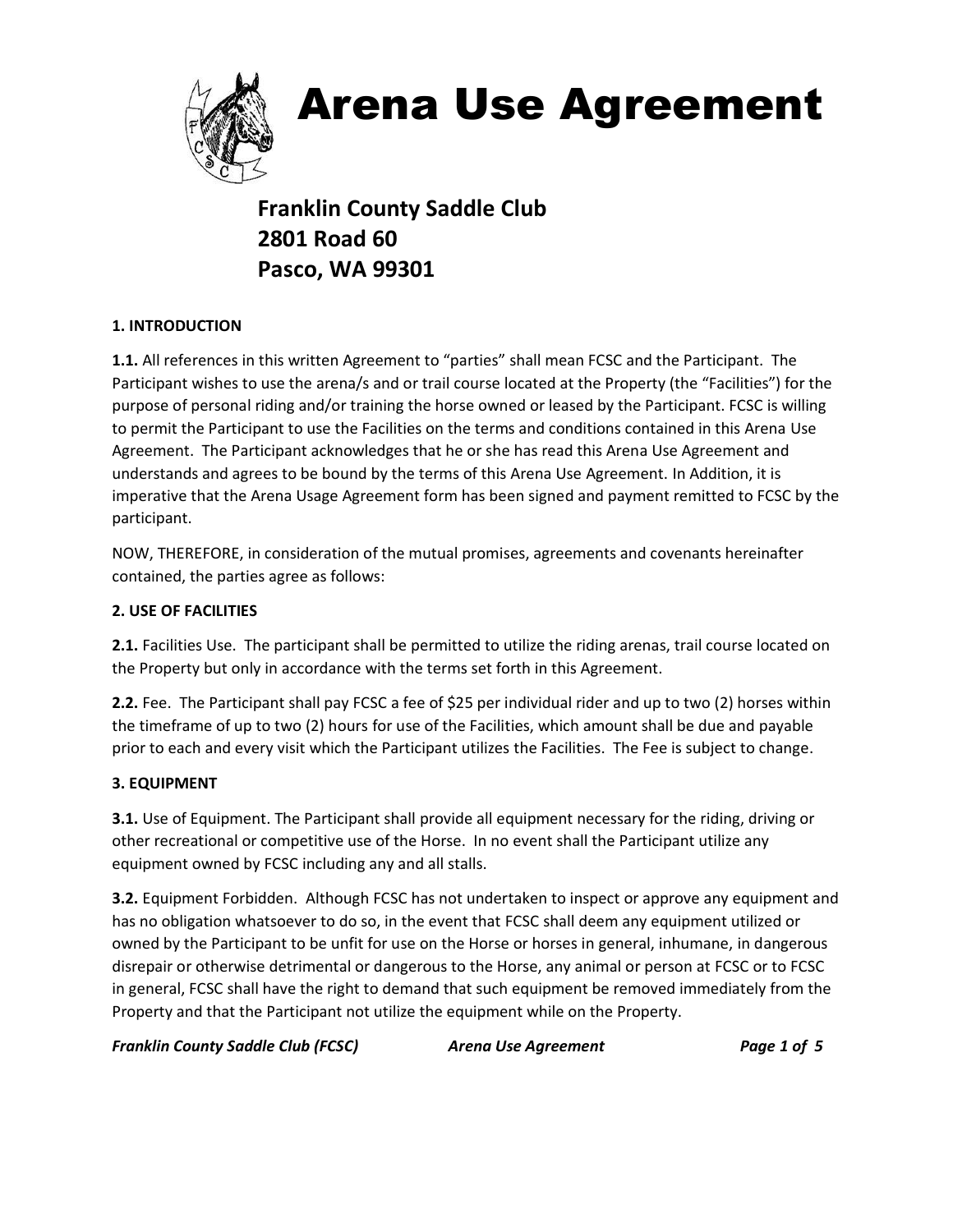**3.3.** Injury Caused by Equipment. The Participant acknowledges and understands that the equipment used in connection with the Horse, including but not limited saddles, bridles, bits, brushes, combs, boots, martingales, reins and whips are each given to wear and tear. The Participant agrees to use the utmost care at all times while at FCSC and that he or she shall carefully inspect the equipment for evidence of defects or breakage. In no event shall FCSC be held liable for any injury or death caused by any defect in any such equipment.

**3.4.** Helmets. The Participant hereby acknowledges that it has been warned of the dangers involved in failing to wear protective headgear and that FCSC STRONGLY URGES all individuals to wear ASTM-SEI approved protective headgear at all times and, particularly, when mounted. The Participant hereby specifically remises, releases and forever discharges and by this Agreement does for him or herself and his or her heirs, executors and administrators, remise, release and forever discharge FCSC of and from all manner of actions, cause or causes of actions, suits, reckonings, controversies, damages, claims and demands, in law or at equity, that he or she now has or hereafter can or may have or which his or her heirs, executors or administrators hereafter can, shall or may have by reason of any injury to or death of the Participant resulting from or aggravated by the failure of the Participant to wear protective headgear.

#### **4. EMERGENCY SERVICES**

**4.1.** Medical. In the case of any injury or apparent injury to the Participant while at FCSC, the Participant hereby authorizes FCSC and any agent, officer, director, manager and/or partner thereof, to seek medical care and attention for the Participant, including but not limited to arranging for an ambulance to take the Participant to any medical care facility, transporting the Participant to any medical care facility and consenting to treatment, medication and/or surgery for the Participant. The Participant acknowledges that he or she shall be solely responsible for the payment of any medical costs and expenses incurred on behalf of the Participant and hereby indemnifies and agrees to hold FCSC harmless for any costs incurred by it on behalf of the Participant.

**4.2.** Veterinary. In the event of any injury to or illness of the Horse at any time while utilizing the FCSC facilities, the Participant hereby authorizes FCSC to undertake any veterinary care it may deem necessary or advisable under the circumstances, including but not limited to: providing emergency first aid and care to the Horse, contacting a veterinarian, transporting the Horse to any veterinary hospital or clinic, consenting to surgery, medication or any other procedure deemed necessary or advisable by FCSC under the circumstances. The Participant hereby acknowledges that he or she shall be solely responsible for the costs of any such care, medication, services, advice and the like related to veterinary care for the Horse and agrees to indemnify and hold FCSC harmless from and against any costs incurred by it for the benefit of the Horse. In addition, the Participant hereby releases FCSC from and against any and all liability for any injury or damage to the Horse caused by FCSC's failure to take any action or election to pursue any course of action which FCSC deemed reasonable under the circumstances given the facts known to it at the time such decision was made.

*Franklin County Saddle Club (FCSC) Arena Use Agreement Page 2 of 5*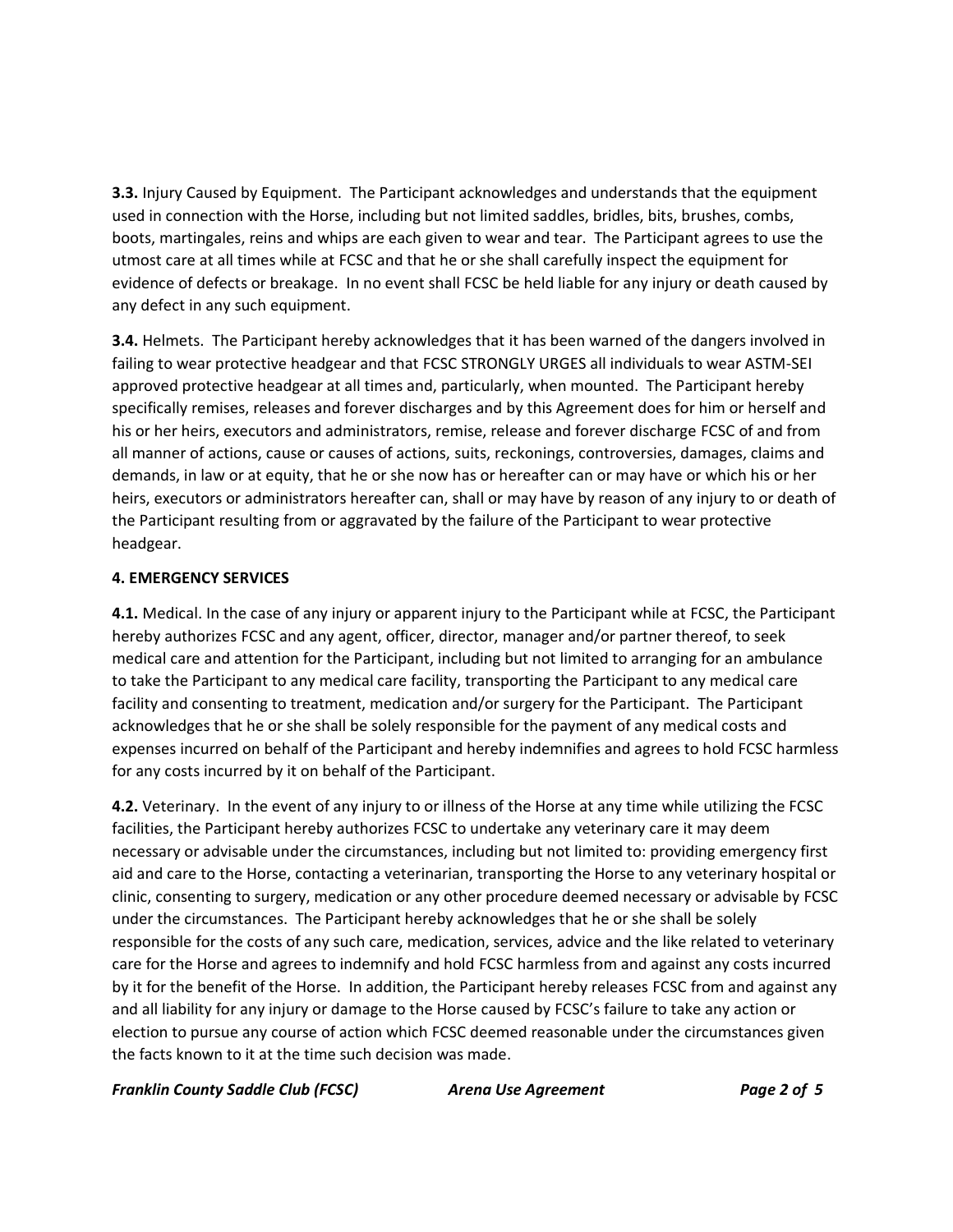#### **5. CONDITION OF THE LAND**

The Participant understands and acknowledges that he or she may be present in the arenas, trail course and other land located at FCSC (collectively, the "Land") that each area presents certain hazards of which FCSC may be or should be aware and the Participant specifically agrees to hold FCSC harmless from any injury or death rising from the conditions of the arena/s or the Land. FCSC has not undertaken to inspect the Property for hazards which may exist on the Land and has not undertaken to warn the Participant of any hazards which may exist on the Land. It shall be the Participant's sole responsibility to carefully inspect the Land for any hazards prior to undertaking any activity thereon.

#### **6. REPRESENTATIONS AND WARRANTIES**

The Participant hereby makes the following representations and warranties to FCSC which shall survive the termination of this Arena Use Agreement and upon which FCSC is hereby authorized to rely:

**6.1.** No Knowledge of Dangerous Propensities. The Participant is not aware that the Horse has any dangerous propensities or any conditions or characteristics which would make the Horse unusually dangerous to ride or work with or around.

**6.2.** No Contagious Diseases or Conditions. The Horse does not have any diseases or conditions which could be transferred to any other horse, animal or person. The Participant will never bring any animal onto the Property which has any contagious disease (whether or not such disease has been treated or is considered "inactive").

**6.3.** Use of the Horse. The Participant will not: **(i)** ride or otherwise use any horse, whether owned by the Participant or another, in any activity which is beyond the Participant's ability to engage in safely; **(ii)** use any horse whether owned by the Participant or another in any activity or for any purpose if the Participant is unable to safely manage, control and ride such horse; **(iii)** allow any person to use any horse owned, leased or under the care, custody or control of the Participant in any activity or for any purpose if such person is unable safely to ride or manage such horse; **(iv)** allow any person to ride or work with or around any horse owned, leased or under the care, custody or control of the Participant without first determining such person's competency to ride and/or work with and around such horse; **v.** stallions will be handled by individuals older than 18 years of age.

# **7. RULES AND REGULATIONS**

**7.1.** Initial Rules and Regulations. The Participant agrees to abide by all rules established by FCSC, including but not limited to the following:

- **a)** Any and all persons riding, training and/or working with or around the Horse shall be required to execute FCSC's Release and Indemnification Agreement, a copy of which shall be provided to the Participant at the Participant's request;
- **b)** The club shall be open from 6:00 AM to 9:00 PM daily. The Participant is expected to respect the privacy of the individuals residing at and near FCSC and to be at FCSC only during those times when it is open for business;
- **c)** The Participant may not bring any instructor, coach or trainer to the Property without the prior consent of FCSC.

*Franklin County Saddle Club (FCSC) Arena Use Agreement Page 3 of 5*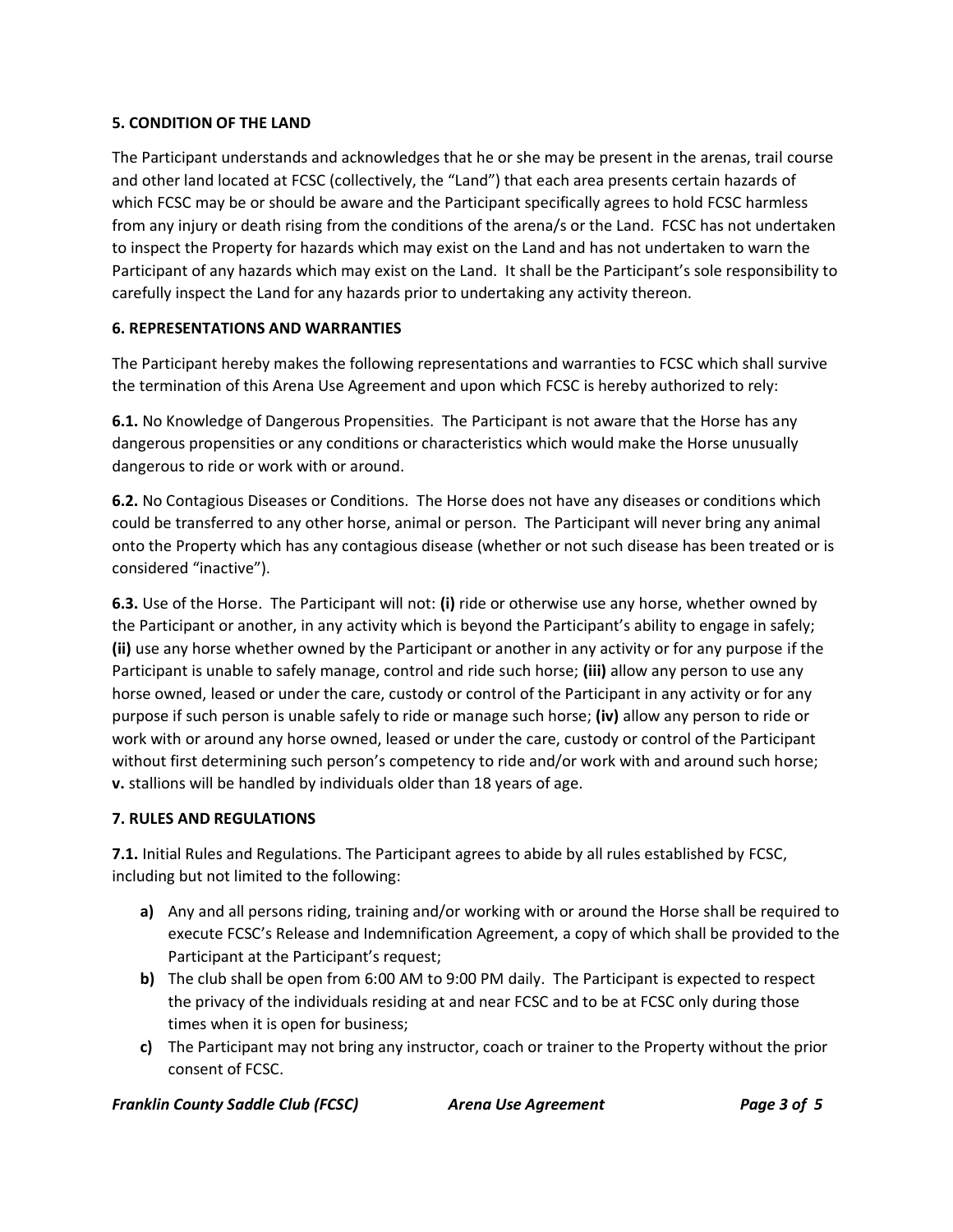- **d)** All dogs must be kept on a leash or tied up in a place so as not to be annoying or detrimental to any horse, rider or other persons.
- **e)** Any and all minors riding the Horse shall at all times while mounted wear hard soled boots with a heel (minimum of one (1) inch) and an ASTM-SEI riding helmet with chin strap securely fastened. FCSC may require any person who fails to comply with such requirements to immediately dismount the Horse and not remount until he or she is properly outfitted;
- **f)** The Participant shall clean up after their horse/s. This includes picking up manure and hauling it out.

**7.2.** Additional Rules. FCSC may issue such additional rules as it deems necessary or advisable at any time and from time to time. Such rules shall be posted at FCSC or provided to the Participant and it shall be the Participant's sole responsibility to be familiar with and comply with all such rules at all times. Please note the grounds rules posted in the main arena.

# **8. RELEASE AND INDEMNIFICATION**

**8.1.** Personal Injury. The Participant acknowledges that he or she has been warned about the risks related to equine activities and is familiar with the Horse. The Participant has had the opportunity to ask questions of FCSC and is satisfied that he or she understands the risks involved in equine activities. By his or her execution of this Arena Use Agreement, the Participant agrees to be bound by and comply with the terms hereof and acknowledges that the Participant wishes to engage in equine activities despite the risks and potential dangers involved. The Participant has not relied on any representations of FCSC not clearly stated herein. The Participant acknowledges and understands that there are dangers and risks which are an integral part of equine activities, as further described in RCWA 4.24.530 – 540 including but not limited to: (a) the propensity of equines to behave in ways that may result in injury, harm or death to persons on or around them; (b)the unpredictability of an equine's reaction to such things as sounds, sudden movement and unfamiliar objects, persons or other animals; (c) certain hazards such as surface conditions and subsurface conditions; (d) collisions with other equines and objects; and (e) the potential of the Participant to act in a negligent manner that may contribute to injury to him or herself or others, such as failing to maintain control over the animal or not acting within his or her ability. FCSC shall not be liable for any injury to or death of the Participant resulting from the inherent risks of equine activities, as described herein and RCWA 4.24.530 - 540. The Participant hereby remises, releases and forever discharges and by this Agreement does for him or herself and his or her heirs, executors and administrators, remise, release and forever discharge FCSC of and from all manner of actions, cause or causes of actions, suits, reckonings, controversies, damages, claims and demands, in law or at equity, that he or she now has or hereafter can or may have or which his or her heirs, executors or administrators hereafter can, shall or may have by reason of any injury to or death of the Participant resulting from the inherent risks of equine activities.

**8.2.** Damage Caused by the Participant or the Horse. The Participant hereby agrees that he or she shall at all times while riding or working with, on or around the Horse and at all times while at FCSC exercise the utmost care. The Participant agrees that he or she shall be liable for, and hereby indemnifies and holds FCSC harmless against, any damage done, directly or indirectly, by the Horse and/or the Participant to any animal at FCSC, any person or property and any of FCSC's equipment.

*Franklin County Saddle Club (FCSC) Arena Use Agreement Page 4 of 5*